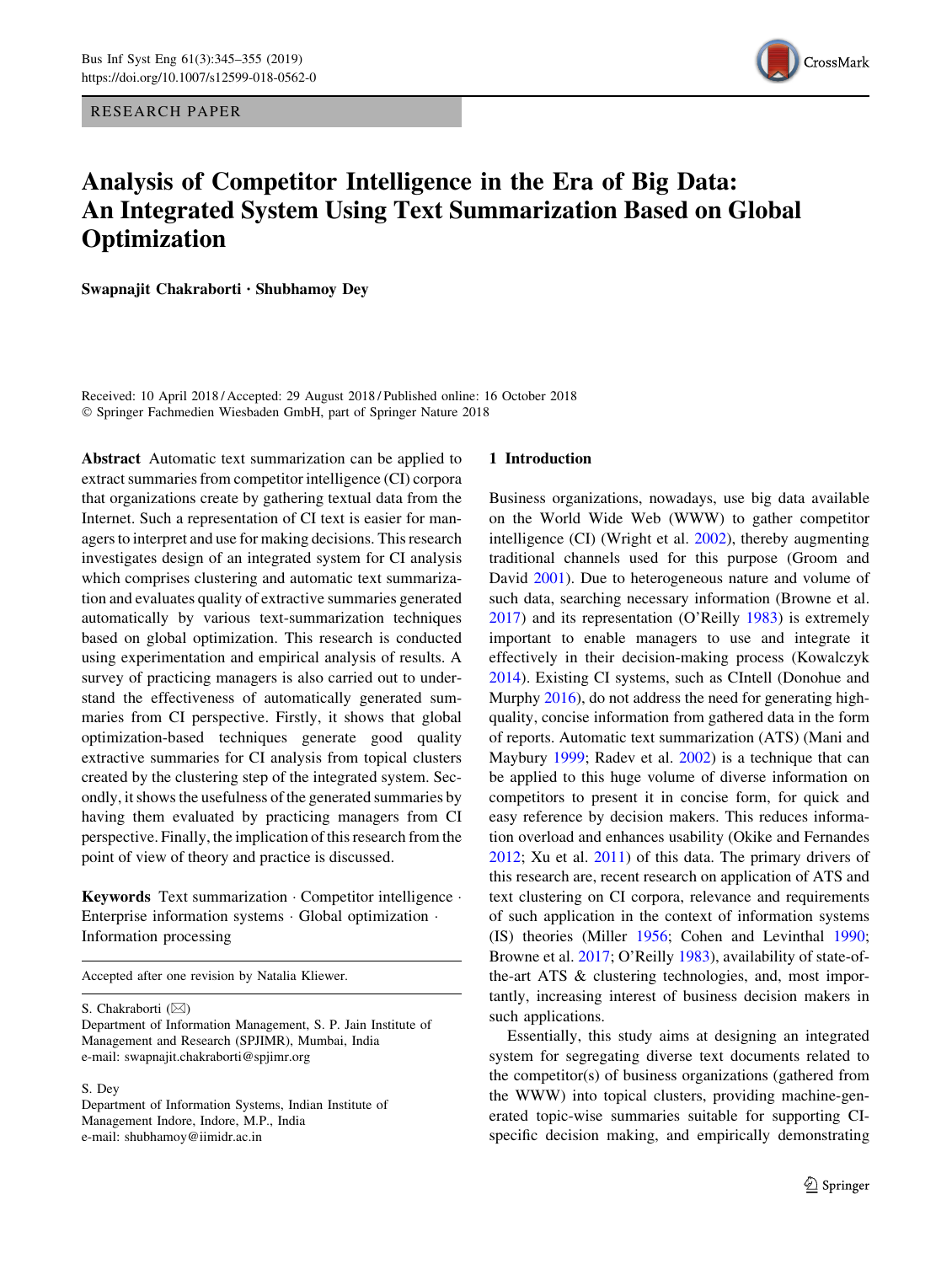that such a system would be practicable and useful. The significant contributions of this research are as follows:

- To design and implement an integrated system for CIspecific information analysis by managers using ATS and text clustering and assess feasibility in terms of summary quality and usability.
- To evaluate CI-specific extractive summaries (Mani and Maybury [1999\)](#page-9-0) generated using ATS techniques based on global optimization by applying standard metrics, namely, recall/precision (Lin [2004](#page-9-0)).
- To show that extractive summaries generated using global optimization techniques are useful from CI perspective by using the feedback of the practicing managers and subsequently linking the findings to relevant IS theories.

A majority of the organizations cannot utilize the CI gathered from WWW in their strategic planning owing to information overload (Gilad [2015](#page-9-0); Gilad and Fuld [2016\)](#page-9-0) and lack of proper content, quality and form (O'Reilly [1983\)](#page-9-0) of the textual data which affects usability. To address these usability aspects, proposed CI analysis system integrates clustering prior to summarization phase, because generation of a monolithic summary from entire CI corpus is not appropriate for analysis due to its heterogeneity, possibility of greater information loss and limitation of human memory (Miller [1956](#page-9-0)). The segregation of topics using clustering for CI-based decision making is also justified from Analytic Hierarchy Process (AHP) perspective as noted in Wang and Forgionne [\(2006](#page-10-0)). Although combination of topic identification by clustering followed by summarization has been studied by some researchers (Radev [2004\)](#page-9-0) in a different context, it needs to be re-evaluated for the proposed CI analysis system. Therefore, appropriate text clustering technique (Chakraborti and Dey [2016\)](#page-9-0) is chosen based on relevance and used prior to summarization step for the CI corpus with a view to obtain good quality summary with homogeneous information content.

Extractive summarization (Mani and Maybury [1999\)](#page-9-0) is chosen as representation to ensure the reliability of information content which is critical for CI analysis. Global optimization-based summarization is used because this is found to generate qualitatively better abstractive summaries (refer Sect. [2.4](#page-2-0)). To validate that these techniques are effective for extractive summarization, first, a set of global optimization techniques for ATS are chosen based on state-of-the-art literature. This is followed by evaluation of system summaries against the golden reference summaries created by human volunteers, and against summaries generated by the greedy approach for benchmarking purpose.

Since usability of any system can best be judged by its users, inputs from practicing managers are also obtained, using system generated summaries based on various metrics, namely, "content", "form", "quality" (O'Reilly [1983](#page-9-0)), ''information need'', ''information use'' (Browne et al. [2017\)](#page-8-0) etc. The findings from this analysis show that the proposed CI analysis system fulfills these important requirements of such decision support system and can be considered as the first step towards ''theoretical development and systematic investigation'' (Browne et al. [2017\)](#page-8-0) in the domain of CI information system design.

#### 2 Literature Review

The review of extant literature is conducted in four areas relevant to current research objective, namely, information systems theories, information systems related to CI analysis, text clustering, and automatic text summarization.

#### 2.1 Information Systems Theories

Many IS theories have highlighted the need for concise and accurate content along with a specific form of information to process effectively, due to the inherent capacity limit of human memory (Miller [1956](#page-9-0)). More specifically, requirement of ''quantity, quality, saliency, content, form and credibility'' (O'Reilly [1983;](#page-9-0) Wilson [1981\)](#page-10-0) of information and that of useful chunk size (Miller [1956\)](#page-9-0) to enable better processing by decision makers, can potentially be fulfilled by generation of cluster (chunk)-specific extractive summaries (content/form) from CI corpus by applying appropriate techniques. From information system design perspective, Browne et al. [\(2017](#page-8-0)) stated that usability of a system depends on four critical factors, namely ''information requirements'', ''information needs'', ''information demand'' and ''information use''. These factors are extremely relevant for current research problem as well because clustering and ATS techniques, integrated in a CI system, have the potential to address them. The usability aspect of any information system is also dependent on the absorption of information (Cohen and Levinthal [1990\)](#page-9-0) for creating sustainable competitive advantage (Tallon et al. [2013](#page-10-0)– 2014) for users of the system. This can be facilitated by presenting cluster-specific summaries instead of single monolithic summary. Hence, from perspective of information systems theory, current research on CI analysis system is quite relevant and can be considered as one forward step towards ''theoretical development and systematic investigations'' (Browne et al. [2017](#page-8-0)) of ''information requirements'' of decision-makers (Browne et al. [2017](#page-8-0)) in the era of big data.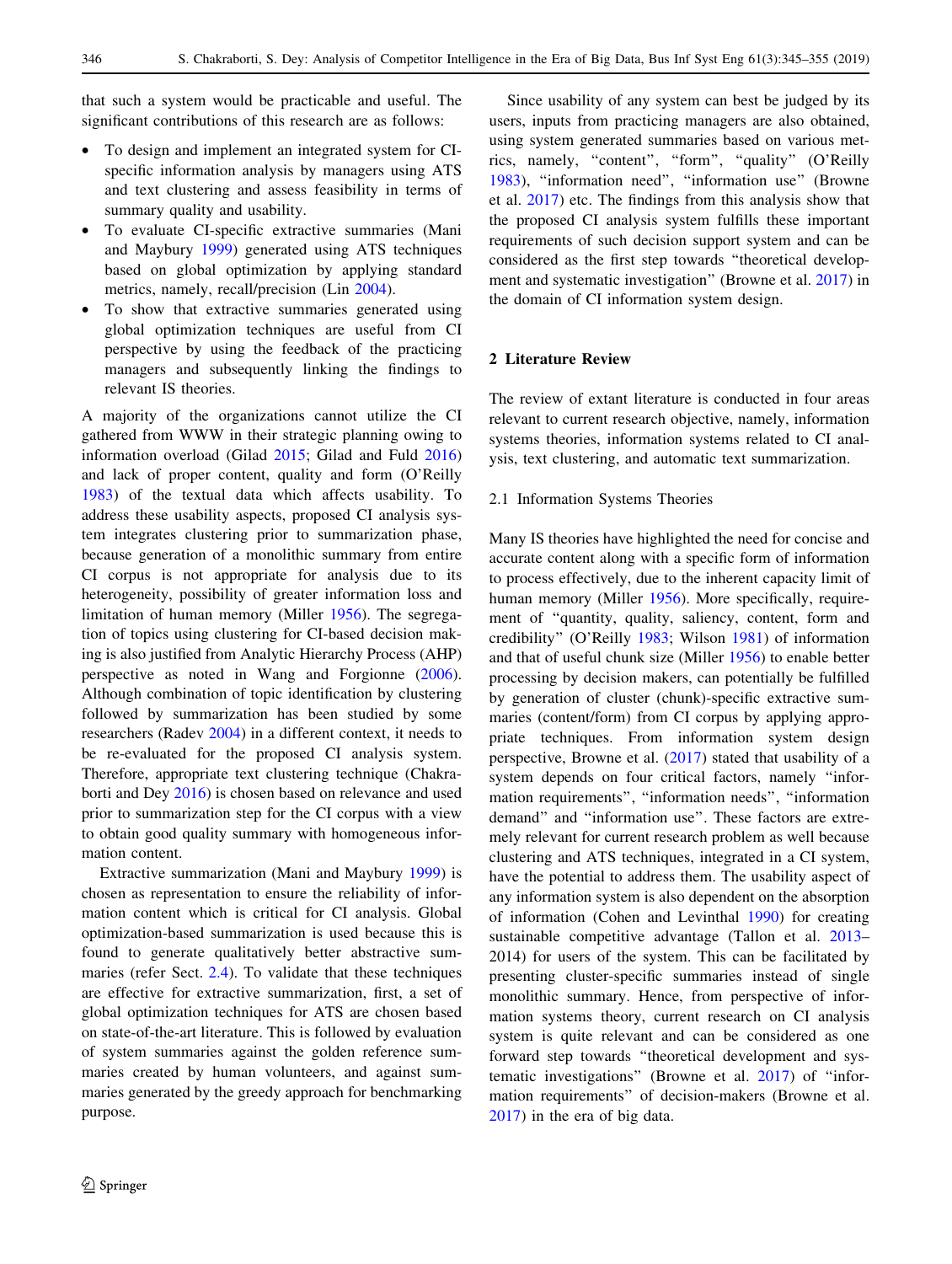#### <span id="page-2-0"></span>2.2 Information Systems for CI

In general, handling of competitive strategies and competitors is part of strategic information systems (SIS) (Rackoff et al. [1985](#page-9-0)) or executive information systems (EIS), both of which have remained primarily focused on designing organization-wide IS which leads to competitive advantage. The analysis of competitors is primarily carried out by either evaluating relevant reports or by gathering information through various traditional channels. Current CI information systems, such as CIntell (Donohue and Murphy [2016](#page-9-0)), focus on this information gathering part on competitors but do not seem to be an efficient IS architecture for decision-making in terms of reducing information overload (Okike and Fernandes [2012;](#page-9-0) Xu et al. [2011\)](#page-10-0) or addressing the ''content'' and ''form'' and ''quality'' as mentioned in O'Reilly ([1983\)](#page-9-0). Creating intelligent CRM system (Zaby and Wilde [2017\)](#page-10-0) which indirectly helps companies to design competitive strategy by gathering CI, has been the subject of some studies. But this focuses more on processes and less on quality of such information. Similarly, Web 2.0 and big data techniques have been used to devise methodology for gathering and building knowledge management system within organizations (Orenga-Roglá and Chalmeta [2017\)](#page-9-0). But clearly a gap exists in applying the latest available technologies to building a system to gather and analyze specifically CI for decision making.

## 2.3 Text Clustering

Clustering, which is an important technique of unsupervised learning, has found several applications in data mining (Jain et al. [1999](#page-9-0); Bissantz and Hagedorn [2009](#page-8-0)), including customer segmentation in retail (Lockshin et al. [1997\)](#page-9-0), energy (Flath et al. [2012\)](#page-9-0), business process modeling (Wang et al. [2016\)](#page-10-0) etc. Amongst various clustering techniques, K-means (MacQueen [1967](#page-9-0); Hornik et al. [2012\)](#page-9-0) has been found to be very effective for high performance applications and has been widely used. More specifically, text clustering technique based on K-means has been used for various document processing applications as well, including news aggregation and recommendation (Carullo et al. [2009](#page-8-0)), topic detection and tracking (Allan et al. [2000\)](#page-8-0) group web search queries (Dumais and Chen [2000\)](#page-9-0), sentiment analysis (Ravi and Ravi [2015\)](#page-9-0), opinion mining (Ravi and Ravi [2015](#page-9-0)), word grouping (Bellegarda et al. [1996\)](#page-8-0) etc. Although K-means clustering has been applied in various domains, there is little evidence of its application for CI in extant literature. Although Chakraborti and Dey [\(2016](#page-9-0)) have proposed one adaptation of the K-means clustering technique for finding topical groups within a CI corpus, the quality of these clusters from CI perspective, as evaluated by managers, is missing. Hence, the gap which remains in extant research is to evaluate the quality of such clusters more rigorously from CI perspective.

## 2.4 Automatic Text Summarization

Text summarization is also found to be widely researched topic, including techniques based on natural language analysis (DeJong [1978](#page-9-0); Barzilay and Elhadad [1997](#page-8-0)), semantics (Marcu [1998](#page-9-0)), discourse (Marcu [1998](#page-9-0)), ontology (Jishma Mohan et al. [2016](#page-9-0); Baralis et al. [2013\)](#page-8-0), graph (Erkan and Radev [2004](#page-9-0); Wang et al. [2013\)](#page-10-0), Wikipedia (Sankarasubramaniam et al. [2014](#page-10-0)) etc. Recent research papers are available on text summarization based on various global optimization techniques, namely, Quadratic integer programming (QIP) (Alguliev et al. [2013](#page-8-0)), integer programming (Alguliev et al. [2011a,](#page-8-0) [b\)](#page-8-0), Genetic algorithms (GAs) (Mendoza et al. [2014;](#page-9-0) Alguliev et al. [2014](#page-8-0)), differential evolution (DE) (Alguliev et al. [2011a,](#page-8-0) [b](#page-8-0), [2012](#page-8-0)), artificial bee colony (ABC) optimization (Karaboga and Basturk [2007;](#page-9-0) Chakraborti and Dey [2015\)](#page-9-0) etc. These global optimization-based techniques have generated better results vis-à-vis greedy techniques, for abstractive summaries based on standard data sets, e.g., DUC. Although ATS has been used for summarizing from multiple sources, such as patents (Tseng et al. [2007](#page-10-0); Codina-Filbà et al. [2017](#page-9-0)), biomedical text (Reeve et al. [2007](#page-10-0)), research papers (Lloret et al. [2013](#page-9-0)), IMF country reports (Ackermann et al. [2006](#page-8-0)), product reviews (Zhan et al. [2009;](#page-10-0) Hu et al. [2017](#page-9-0)), court decisions (Moens [2007](#page-9-0)), product news (Chakraborti and Dey [2015](#page-9-0)), it has not been used specifically for extracting summaries from corpora created with the intention of gathering information on multiple aspects of a business organization's competitors. The conceptual framework proposed in Chakraborti and Dey [\(2014](#page-9-0)) and Chakraborti [\(2015](#page-9-0)) proposing ATS as a component for creating summaries from CI corpora lacks the support of any empirical analysis that shows the effectiveness of ATS for generating useful system summaries. The other work (Chakraborti and Dey [2015](#page-9-0)) focuses only on one aspect of CI, i.e., product news summarization. The current research work tries to address these gaps.

#### 3 Research Methodology

It is evident from literature review that ATS is a promising technology for creating concise representations from CI data. Moreover, the CI-specific summaries should preferably be based on homogeneous and relatively small corpus to ease information absorption (Miller [1956;](#page-9-0) Cohen and Levinthal [1990\)](#page-9-0) and avoid loss of data. Hence, the methodology used in this research has focused on design of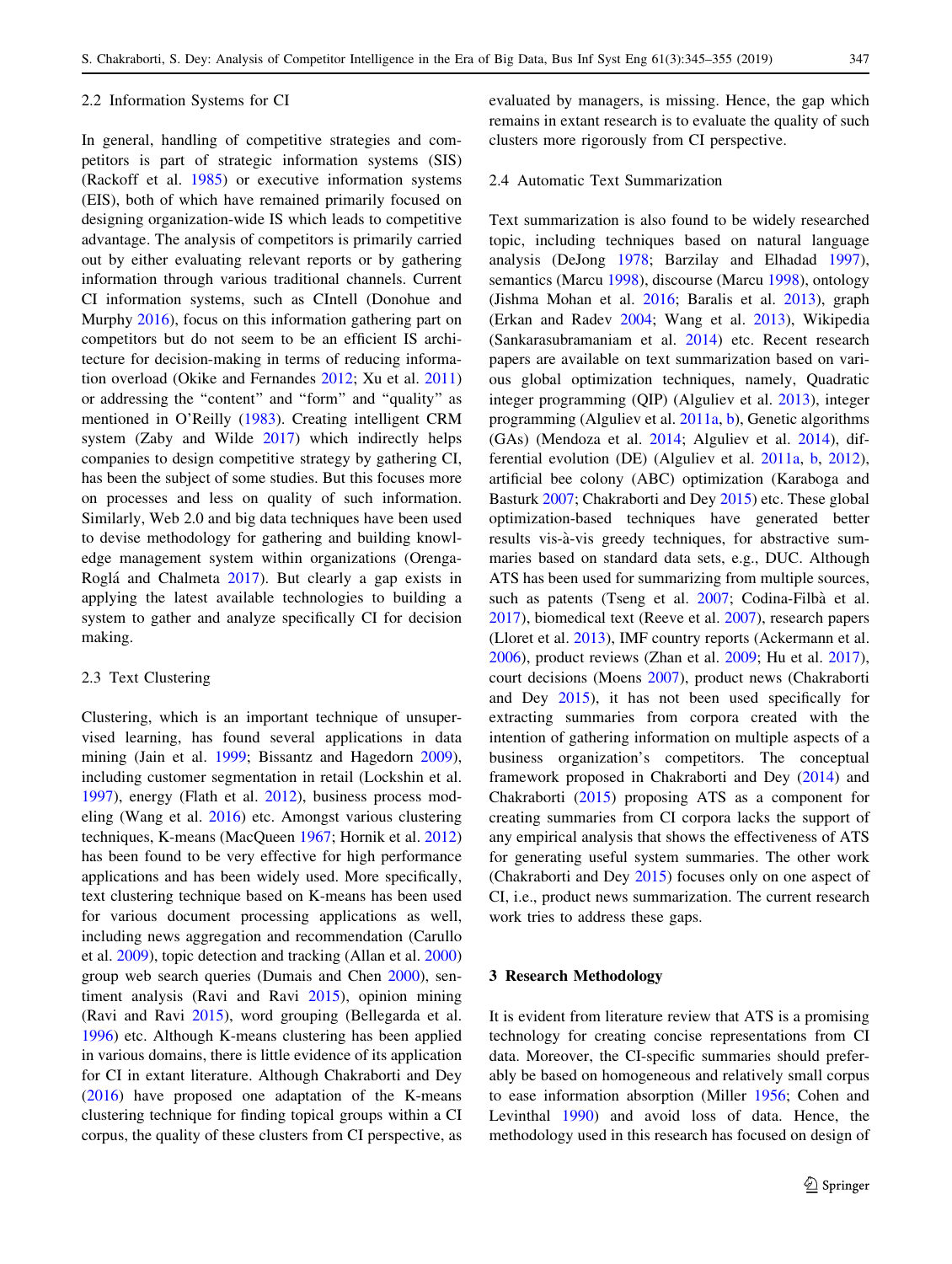an IS system/prototype (''artifact'') using two components, namely clustering and ATS, as the first step, followed by evaluation of its ''utility''. Essentially, the approach is aligned with design science research for IS (ISDSR) paradigm (Simon [1996](#page-10-0); Hevner et al. [2004](#page-9-0); Fischer et al. [2010\)](#page-9-0) which has been applied to multiple areas of IS design to date (Heinrich and Schwabe [2017;](#page-9-0) Simon [2010;](#page-10-0) Oberle et al. [2009](#page-9-0); Bitzer et al. [2015](#page-8-0)). The following paragraphs briefly explain how seven guidelines of ISDSR methodology map to various tasks/activities of current research.

#### 3.1 Problem Relevance

As per ISDSR methodology (Hevner et al. [2004](#page-9-0)), ''problem relevance'' cycle (Hevner [2007\)](#page-9-0) captures system specific requirements (Kotonya and Sommerville [1998;](#page-9-0) Stroh et al. [2011\)](#page-10-0) from business as well as technical perspectives. For this research, broad requirements, in terms of content, size, form, use etc., have emerged from relevant literature review as discussed earlier. These are triangulated by oneto-one focused discussion with few senior business leaders who agreed with these requirements and showed eagerness to participate in evaluation of the system. Overall, the unavailability of any effective CI analysis system to date, combined with increase in textual data size for analysis, also makes current research highly relevant for CI-specific decision-making.

#### 3.2 Research Rigor

It is evident that current research has theoretical foundations in IS theories as well as in past research in relevant domains, namely ATS, text clustering, and it draws validity and applicability of its components from these. The requirements regarding form, content, quality and usability of such CI information, are drawn from IS theories and from inputs of practicing managers. Unlike previous research in this domain (Chakraborti and Dey [2015](#page-9-0)), which considers only product news, current research considers multiple aspects of CI, namely, finance, products, research, mergers, social work etc., in its analysis and provides more comprehensive findings. Employing a neutral set of managers for summary evaluation, different from volunteers used for golden extractive summary creation, also ensures that bias is avoided during the analysis.

## 3.3 Design as a Search Process

As per ISDSR methodology, designing a robust ''artifact'' requires comprehensive, if not exhaustive, exploration of design space/alternatives. In this research, this guideline has been followed in several aspects. The choice of alternatives of various design components, i.e., clustering and ATS, are based on extensive review of the state-of-the-art literature. Use of multiple optimization techniques, namely, ABC, DE, GA, MMR for summary generation, enables comparison of summary qualities and the choice of best alternative. The requirements of the CI system in terms of quality of information content, form, usability etc. are gathered not only from relevant literature, but from practicing managers as well. Summary generation for each of the global optimization-based techniques is performed by varying the population size to see the effect on summary quality. This research also considers clusters related to multiple CI aspects of a competitor generated from the CI corpus, rather than focusing on single type of cluster as in Chakraborti and Dey [\(2015](#page-9-0)).

## 3.4 Design as an Artifact

The CI analysis system ("artifact") is created by integrating two components, namely, ML-KM clustering (Chakraborti and Dey [2016\)](#page-9-0) and the ATS engine based on global optimization. ML-KM clustering, which is designed to handle CI corpus, ensures that the CI corpus used in current research is first segregated according to broad topics such as finance, products, research, mergers, social work etc., which are relevant to CI. Then each of these clusters, which are much smaller in size than the original corpus, can be used for generating extractive summaries by the ATS engine. Thus, the final summaries generated by the integrated system are easier to comprehend and can be used more effectively for decision-making. This integrated "artifact" will reduce complexities of analytic information system (Arnott and Pervan [2008\)](#page-8-0) and will be more effective from usability perspective as compared to generating single summary from a large monolithic heterogeneous CI corpus. It should be noted that information content for the CI summaries need to be of high quality, and hence ATS techniques based on global optimization, which have been shown to be effective for other application areas as per literature, are also chosen for designing this integrated system.

## 3.5 Design Evaluation

The evaluation of the integrated system focuses on two important aspects, namely, the quality of the extractive summaries which captures nature of information content and the overall usability/effectiveness of these summaries from CI-specific decision-making perspective. The quality of information content of system summaries, generated using global optimization-based techniques, is measured vis-a-vis human-created golden extractive summaries using standard metrics recall/precision (Lin [2004\)](#page-9-0). The practical utility of these CI-specific summaries regarding various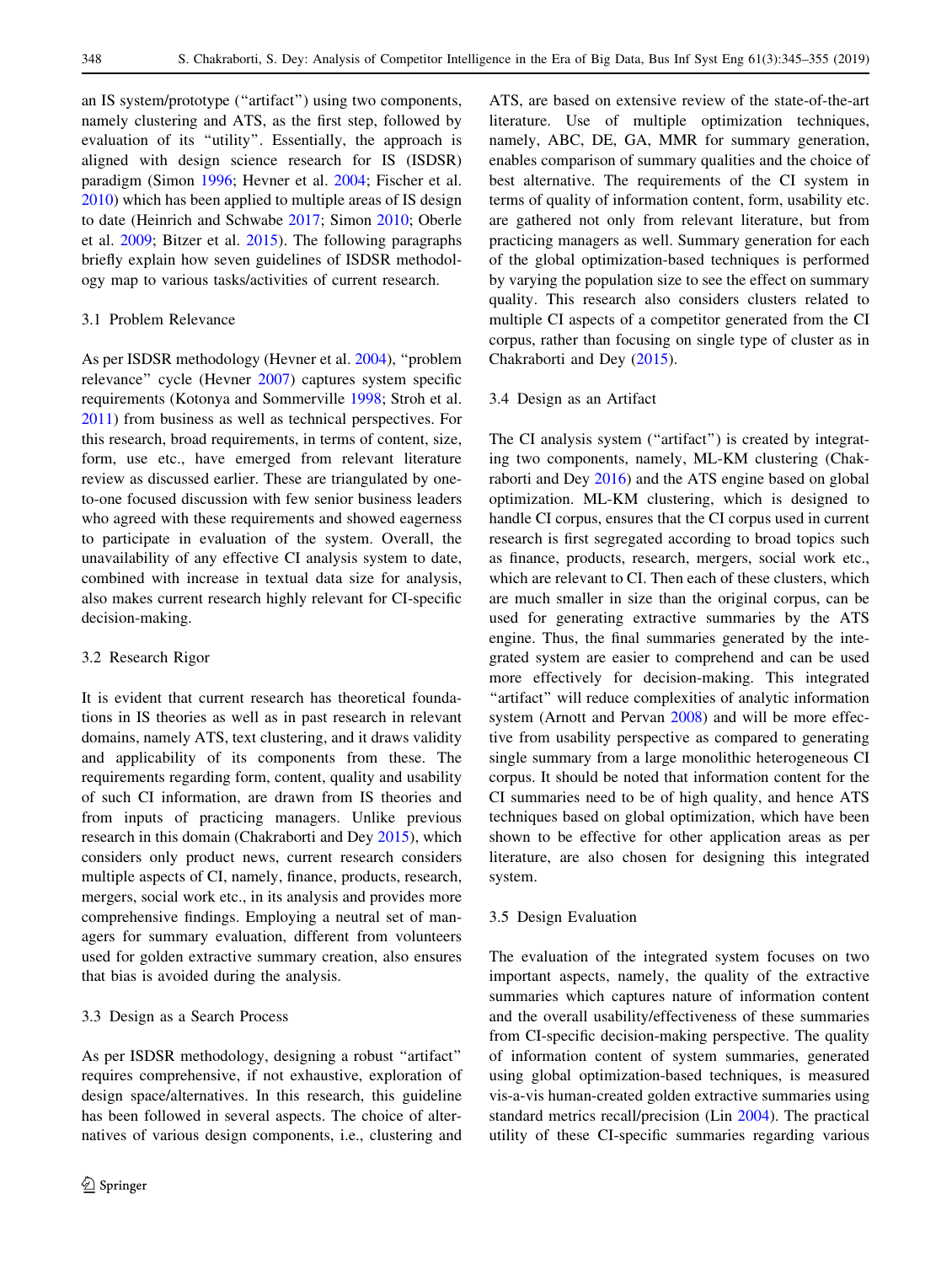items of requirements/usability is collected from practicing managers of business organizations. Both these criteria of evaluation, together, ensure necessary rigor of analysis to find out if the ''artifact'' addresses the practical issues of a CI information system as much as possible. Secondly, this approach provides a form of triangulation for the research findings as well. Managerial feedback is also obtained on comparative overall effectiveness of ABC- and DE-based global optimization-based ATS techniques in addition to a comparison of their recall/precision scores.

3.6 Research Communication and Research Contribution

The presentation of research findings, their implications including details of experimentations and empirical analysis, is conducted rigorously to convey the novelty and effectiveness of the integrated system. The significant contributions of this research are also presented in detail. Some possible enhancements for future are listed to provide a guideline for exploration of options to improve the integrated system.

## 4 Data Collection and Preparation

The CI specific corpus is created by conducting targeted search for documents pertaining to a company/competitor from various sources on the Internet. This is very different from the typical benchmarks, namely, DUC [\(http://www.](http://www.nist.gov) [nist.gov\)](http://www.nist.gov) or Reuters (Reuters [1987](#page-10-0)) datasets and their corresponding abstractive summaries which are grouped based on certain themes. Therefore, using the DUC or Reuters datasets along with their corresponding abstractive summaries, directly for evaluation of CI-oriented system summaries, is not appropriate. It should also be noted that the primary target of this research is not to benchmark against an existing summarization algorithm using publicly available datasets such as DUC. On the contrary, the goal is to evaluate the integrated system for its usability and viability. Hence, an in-house CI-specific corpus is created for this study, by collecting news, research, financial stories of a specific organization (Samsung) from various online resources (Chakraborti and Dey [2016\)](#page-9-0). In addition to the in-house CI corpus, Reuters (''acq'' category), DUC 2001 (five sets) and DUC 2005 (four sets) corpora have also been used to validate the experimental results, some based on relevance to CI and some chosen randomly. A golden extractive summary for each topical cluster was created by human volunteers by selecting 10% (compression ratio) of the sentences. These experts who volunteered for creating golden summaries from topical CI clusters included 44 senior faculty members from across India who participated in a Faculty Development Program (FDP) in 2016 at IIM Indore (India), 6 academic associates and 10 doctoral students from IIM Indore, a total of 60. A subset of 120 clusters (two clusters per participant) was created using a combination of quota and judgment sampling from the original set of 1211 clusters ensuring representation of various cluster types such as finance, products, research, merger and acquisitions, social activities, relevant to CI. Next, two clusters per volunteer were assigned randomly after briefing them about summary generation guidelines. Out of 120 expected summaries, only 70 submissions (golden) were received, which consisted of 46 summaries from the Samsung CI corpus, 17 summaries from the Reuters corpus and seven summaries from DUC datasets.

# 5 Design of Integrated System: Generating Extractive Summaries from Clusters

The extractive summaries are generated by applying global optimization-based summarization techniques, namely ABC, DE, and GA on 70 topical clusters. The greedy-based approach, i.e., MMR technique is also used to generate summaries from the same set of clusters for comparison. As mentioned earlier, the clusters are generated using ML-KM clustering (Chakraborti and Dey [2016](#page-9-0)), with one modification, namely, use of a randomized Latent Semantic Analysis (LSA) (Halko et al. [2010](#page-9-0)) instead of a standard LSA (Deerwester [1990\)](#page-9-0) representation, as used in the original paper (Chakraborti and Dey [2016](#page-9-0)).

## 5.1 The Summary Scoring Function

The quality of the generated summaries' information content is crucial for CI analysis by managers. Therefore, the scoring function focuses on this aspect, first by creating a centroid (Radev et al. [2000\)](#page-9-0) of each cluster consisting of ''informative'' words, and then by measuring the similarity of the candidate summaries with the centroid. For this research, approach based on basic term frequency (TF) (Luhn [1958](#page-9-0)) was chosen for identifying ''informative'' words, despite the fact that there are many advanced techniques of doing so, namely, term frequency \* inverse document frequency (TF \* IDF) score (Luhn [1958\)](#page-9-0), latent semantic analysis (Deerwester [1990](#page-9-0)), latent Dirichlet allocation (Blei [2003\)](#page-8-0) etc. One reason for this is to evaluate the summaries generated using basic TF-based centroids first and adopt the advanced techniques for future extensions as per requirement. Secondly, by using the simple TF-based technique, it is ensured that all keywords, domain-specific acronyms etc. which are common to such corpus, remain part of the centroid leading to extraction of relevant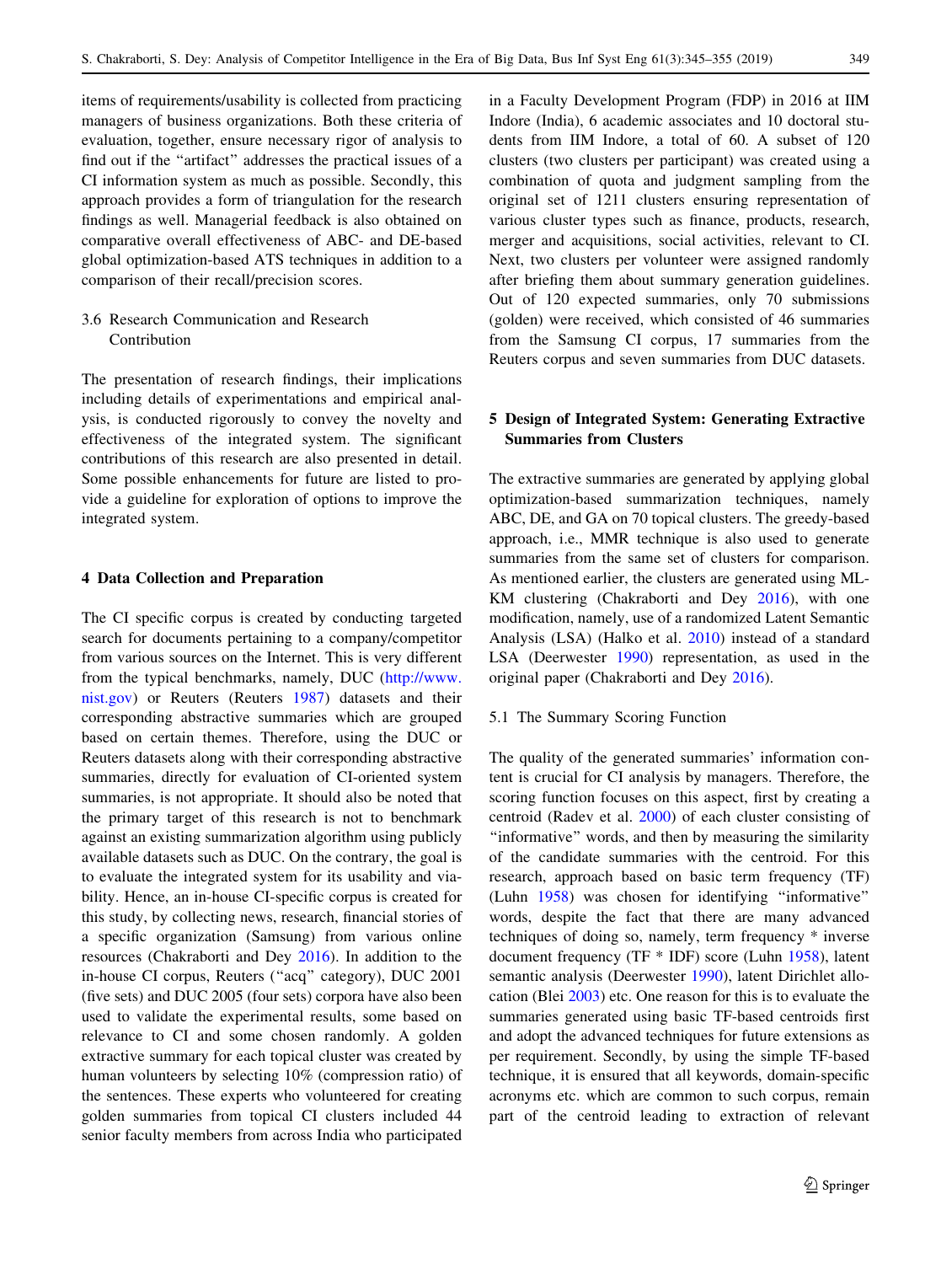<span id="page-5-0"></span>sentences for CI analysis. The formulation of various key components of the scoring function are explained below.

# *5.1.1 Measuring Summary Centrality: Formulation of the Centroid*

The similarity between the candidate system summary and the centroid of topical cluster is denoted as  $S_{C0}$  and this forms the first component of the summary score function (i.e., the objective function) used in this research:

$$
\mathbf{S}_{\mathbf{C0}} = \text{Similarity of summary } \mathbf{S} \text{ with centroid } \mathbf{C}_0 \tag{1}
$$

The centroid of each topical cluster is created first by ranking the words within a cluster using the TF values and then using the top 500 words (or less) in the ranked list as the central theme, or centroid.

#### *5.1.2 Measurement of Redundancy in the Summaries*

This research uses the concept of ''Total Penalty'' (Chakraborti and Dey [2015\)](#page-9-0), defined by Eq. 2, as a measure of redundancy of a candidate summary as a single-unit. "Total Penalty" is the summation of penalties (P) computed for each sentence one by one in candidate summary. The formula for total penalty, for a candidate summary with *n* sentences, is given below:

$$
Total penalty (TP) = \sum_{i=1}^{n} P_i
$$
 (2)

*5.1.3 Relative Length of Summary as a Measure of Information Content*

The relative length (RL) of a summary is defined as:  $RL =$ Number of Words in Candidate Summary Number of Words in Topical Cluster i.e: Corpus  $(3)$ 

More proportion of words in the candidate summary indicates more information content.

## *5.1.4 Formula for Computing Total Summary Score (TSS)*

Combining Eqs.  $(1-3)$ , the total score of a summary is computed as follows:

Total Score of Summary 
$$
(TSS) = S_{C0} + RL - TP
$$
 (4)

While the first two terms in Eq. (4) measure the information content, in terms of centrality and length, the third term adds a penalty for redundancy in the candidate summary. This formula (Chakraborti and Dey [2015\)](#page-9-0) is used to score candidate summaries generated by global optimization techniques, i.e., ABC, GA, and DE. For MMR-based technique which is incremental greedy approach, following function is used:

$$
Total Score of Summary (TSS) = S_{C0} + RL
$$
 (5)

5.2 Description of the Optimization Problem for Summary Generation

Based on above discussion, the simple single-objective optimization problem formulation of automatic text summarization for CI clusters can be written as:

Maximize **TSS**

\nSubject to: Number of lines in summary (
$$
n
$$
)  $\leq$  **L**

\nWhere **L** is summary length in lines determined by compression ratio.

The compression ratio (configurable) indicates the percentage of sentences selected from a topical cluster to be included in the corresponding extractive summary.

5.3 Solution to the Optimization Problem Using Stochastic Algorithms

The basic intention here is to generate the best quality candidate summary as the solution based upon the optimization function (Eq. 4).

#### *5.3.1 Encoding of Candidate Summaries*

Each candidate summary, i.e., each potential solution, will be described by an integer vector of length  $N$ , where  $N$  is the number of sentences within the summary, which is based on total number of lines (grammatically complete English text lines) in the topical cluster and compression ratio.

The range of values at each index in the summary solution vector is  $[0:MAX\_LINE\_NUMBER - 1]$ , where MAX\_LINE\_NUMBER is the total number of lines in the cluster where each line is assigned a unique id based on its sequence in text. Figure [1](#page-6-0) shows one such solution vector. Note that the final generated summary uses this solution vector to select the text corresponding to these sentences and presents the user with these lines from original set of sentences in the cluster following text sequence.

## *5.3.2 Generation of System Summaries using the Optimization Techniques*

The parameter configuration of four optimization techniques, namely, ABC (Karaboga and Akay [2011](#page-9-0)), DE (Storn and Price [1996](#page-10-0)), GA (Holland [1975](#page-9-0)), and MMR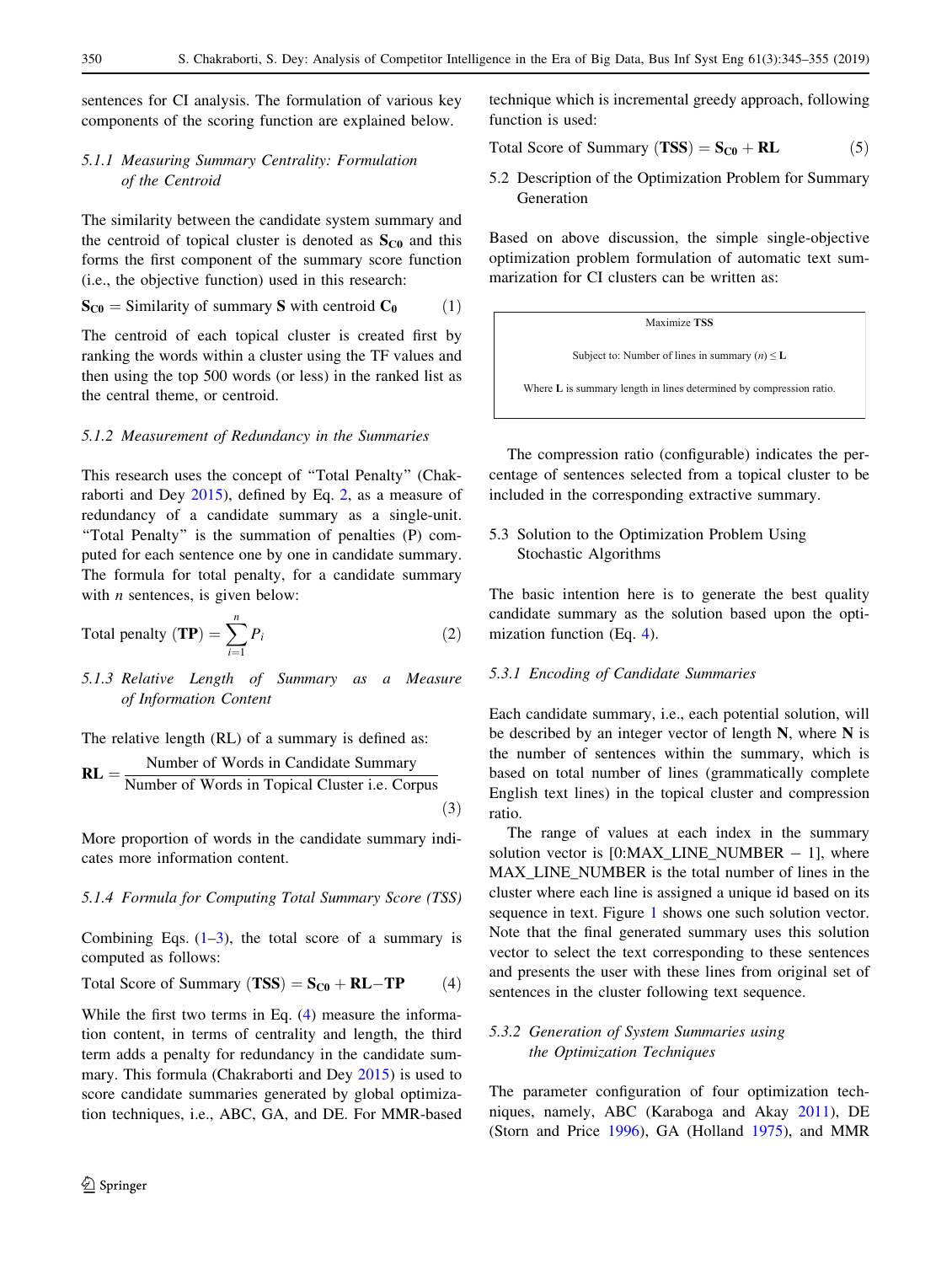|  |  |  |  |  |  | $14$   21   30   31   33   39 |  |  |  |  |
|--|--|--|--|--|--|-------------------------------|--|--|--|--|
|--|--|--|--|--|--|-------------------------------|--|--|--|--|

<span id="page-6-0"></span>Fig. 1 Integer vector of a candidate summary

(Carbonell and Goldstein [1998](#page-8-0)), used for summary generation from clusters are shown in Table 1. As mentioned before, use of four techniques ensures robust exploration of design alternatives.

The compression ratio is taken as 10% for each of these cases. Increasing the population size/generations moderately did not result in significant improvement in the quality of extractive summaries. As candidate summary line number generation depends on randomization, duplicates can be generated in the solution vectors, i.e., population. For the current research, necessary algorithmic modifications and adaptations have been introduced to prevent duplicate sentence number generation in solution vectors during initialization. As a result, the selection criteria (Deb's method) (Deb [2000\)](#page-9-0) used in original ABC method (Karaboga and Akay [2011\)](#page-9-0), can be bypassed as the duplicate removal step always ensures the generation of a feasible solution. The duplication avoidance technique is adapted for all three global optimization-based techniques. The ABC-based summarization required an adjustment of the fitness function and directly uses TSS (Eq. [4\)](#page-5-0) rather than its inverse to affect maximization rather than minimization in original algorithm (Karaboga and Akay [2011](#page-9-0)).

#### 6 Design Evaluation: Experimental Results

Table 1 Parameters of optimization techniques

The quality of system summaries generated by the four optimization techniques, namely ABC, DE, GA, and MMR, are presented below along with relevant interpretation. The survey results obtained from practicing managers, regarding the quality of system generated summaries from CI perspective, and their mapping to IS theory, are also explained.

#### 6.1 Measuring the Quality of the System Summaries

The quality of 70 system summaries generated by the global optimization techniques, namely ABC, DE, and GA, is measured against the golden summaries generated by human volunteers, using recall and precision scores based on Longest Common Subsequence (LCS) matching available with Recall-Oriented Understudy of Gisting Evaluation (ROUGE) (Lin [2004\)](#page-9-0) tool. The average values of ROUGE-L (ROUGE LCS) recall and precision scores for summaries generated by each of these global optimization techniques are given in Table [2.](#page-7-0) The statistical significance of these values is also verified due to the fact that recall and precision scores greater than 0.40 are considered very good for standard dataset (Alguliev et al. [2011a](#page-8-0), [b](#page-8-0), [2012](#page-8-0)). One sample *t* test was done using IBM SPSS tool with following set of hypotheses:

- H<sub>0</sub>:  $\mu = 0.42$ ; H<sub>1</sub>:  $\mu > 0.42$  (recall)
- $H_0$ :  $\mu = 0.40$ ;  $H_1$ :  $\mu > 0.40$  (precision)

The respective values used in null and alternate hypotheses are found incrementally, starting from 0.40 as benchmark as noted earlier in Alguliev et al. [\(2011a,](#page-8-0) [b,](#page-8-0) [2012](#page-8-0)) until

| Optimization technique (type) | Parameters                             |  |  |
|-------------------------------|----------------------------------------|--|--|
| ABC (global)                  | Bee colony size $= 20$                 |  |  |
|                               | Number of food sources $= 10$          |  |  |
|                               | Number of employed bees $= 10$         |  |  |
|                               | Number of onlooker bees $= 10$         |  |  |
|                               | Maximum number of cycles $(MCN) = 100$ |  |  |
|                               | Modification rate $(MR) = 0.8$         |  |  |
| $DE$ (global)                 | Population size $= 20$                 |  |  |
|                               | Amplification factor $(F) = 0.8$       |  |  |
|                               | Cross probability $= 0.9$              |  |  |
|                               | Number of generations $= 100$          |  |  |
| GA (global)                   | Population size $= 20$                 |  |  |
|                               | Number of crossover points $= 1$       |  |  |
|                               | Mutation probability $= 0.02$          |  |  |
|                               | Number of generations $= 100$          |  |  |
| MMR (greedy)                  | $\lambda = 0.4$                        |  |  |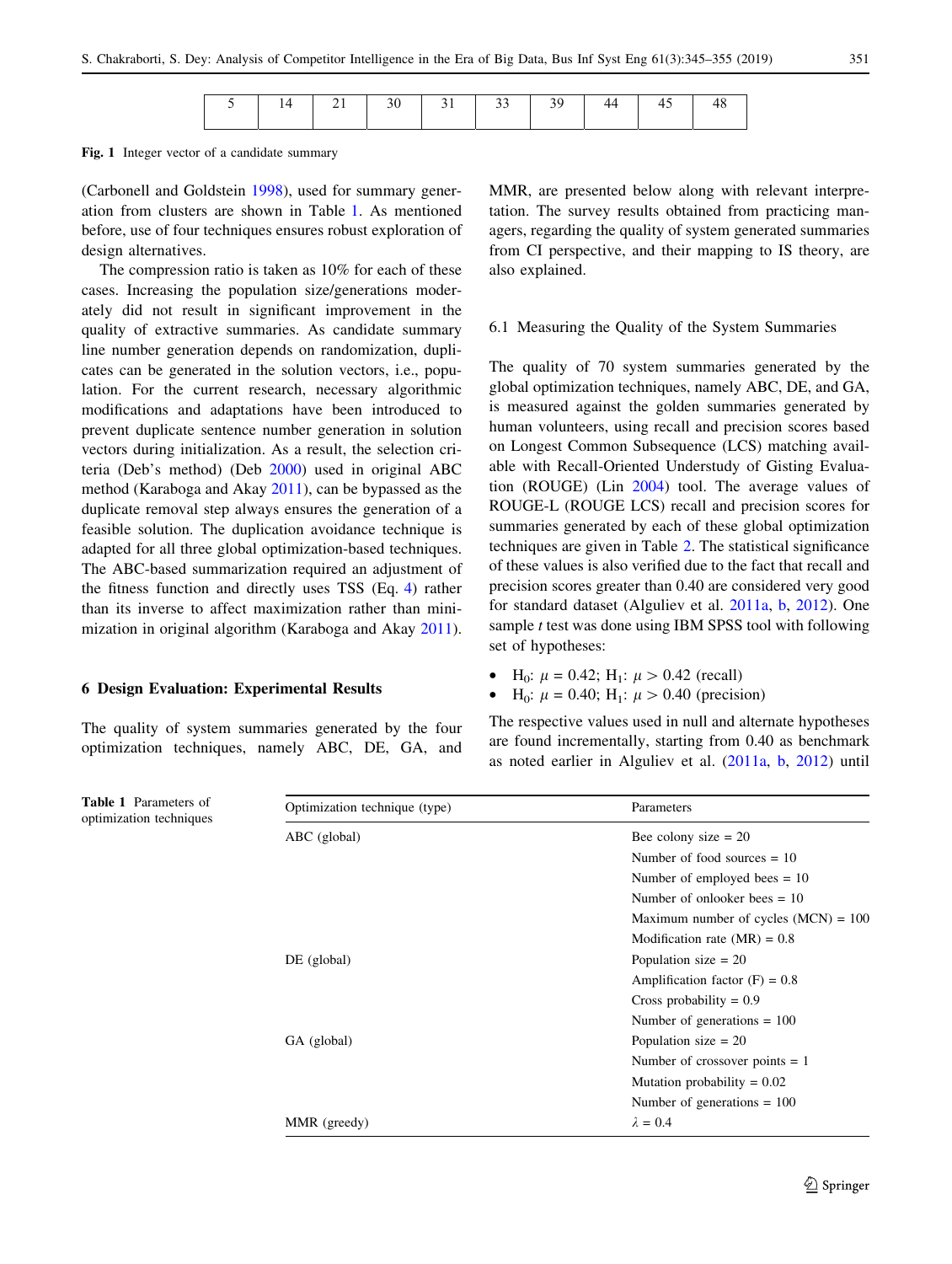|     |      | Optimization method Average recall Statistically significant recall value Average precision |      | Statistically significant precision value |
|-----|------|---------------------------------------------------------------------------------------------|------|-------------------------------------------|
| ABC | 0.48 | > 0.42                                                                                      | 0.40 | $= 0.40$                                  |
| DE  | 0.47 | > 0.42                                                                                      | 0.40 | $= 0.40$                                  |
| GA  | 0.48 | > 0.42                                                                                      | 0.39 | $= 0.40$                                  |

<span id="page-7-0"></span>Table 2 Average ROUGE-L recall and precision scores

results improved (up to two significant digits). Table 2 shows that average recall scores are greater than 0.42 which exceed 0.40 and thus are statistically significant, and average precision scores are equal to 0.40 as null hypothesis could not be rejected in this case.

For research paper summary generation, the average recall and precision scores were found to be 0.30 and 0.20 respectively (Lloret et al. [2013\)](#page-9-0). Hence in comparison global optimization-based extractive summarization techniques perform better in the context of CI information analysis.

The other important finding is that all three global optimization (ABC-, DE-, GA-) based techniques of summarization perform, on average, better than MMR-based summarization (greedy approach) in terms of recall. This is validated statistically by running paired sample *t*-tests for ABC, DE, and GA recall scores against the MMR-based recall scores for 70 topical summaries with necessary *p* value adjustment (Bland and Altman [1995](#page-8-0)). But in terms of precision, all these techniques perform worse than MMR-based technique (again validated by pairwise comparison of precision scores with necessary *p* value adjustment) because current optimization function TSS (Eq. [4\)](#page-5-0) does not check for mutual sentence-specific overlap. This can be taken up for future revisions of this research.

Pairwise comparison (paired sample t-tests with necessary *p* value adjustment) of recall (and precision) scores of ABC-, DE- and GA-based summaries reveal that statistically, all three are comparable, and hence any one of these three global optimization techniques, namely, ABC, DE, and GA, can be used for the analysis of CI corpora, unless other significant observations emerge from this data. This observation is reinforced by the fact that recall (and precision) scores of these three global optimization-based techniques are all strongly positively correlated (Pearson Correlation Coefficient  $> 0.90$ ) and statistically significant.

## 6.2 Evaluation of Summaries by Managers: Linking Back to Information Processing Theory

To judge the value of the automatically generated summaries, a survey was conducted amongst senior decision makers of several business organizations, who were requested to evaluate samples of these summaries from different CI perspectives, namely, quality of the generated summaries, their usefulness etc. Essentially, the questionnaire consisted of items related to various decision-making criteria/requirements such as ''information needs'', ''information use", "content", "form", "quality" etc. as mentioned in Browne et al. ([2017\)](#page-8-0), O'Reilly [\(1983](#page-9-0)) and Wilson [\(1981](#page-10-0)) and measured the scores on Likert scale (1–5) for statistical significance. The average scores of these parameters are shown in Table 3.

The figures reveal that in terms of the generated summaries' content/form, the average score is approx. 3.86/5 which is high and statistically significant. The "information" needs'' criteria specific to CI information is also encouraging (approx. 3.73/5) and statistically significant. In terms of ''information use'' criteria which measures whether decision-makers will use these summaries, the average score is approx. 4.11/5. Hence, overall, the summaries generated by the integrated system are found to address the requirements of information system design from CI perspective.

The survey also obtained preference scores from the managers regarding two types of summaries, namely, summaries generated by applying DE- and ABC-based optimizations regarding ''information needs''. On an average, managers gave rating 3.28/5 to DE based summaries and 3.68/5 to ABC based summaries on a scale of 1–5, and both are found to be statistically significant. This implies that most managers found the automatically generated summaries by global optimization techniques useful

Table 3 Survey score of important parameters

| Parameter                                    | Average score (scale $1-5$ , $1 =$ worst, $5 =$ best) |
|----------------------------------------------|-------------------------------------------------------|
| Content/form/quality of CI information       | 3.86                                                  |
| Information needs for CI for decision making | 3.73                                                  |
| Information use for CI for decision making   | 4.11                                                  |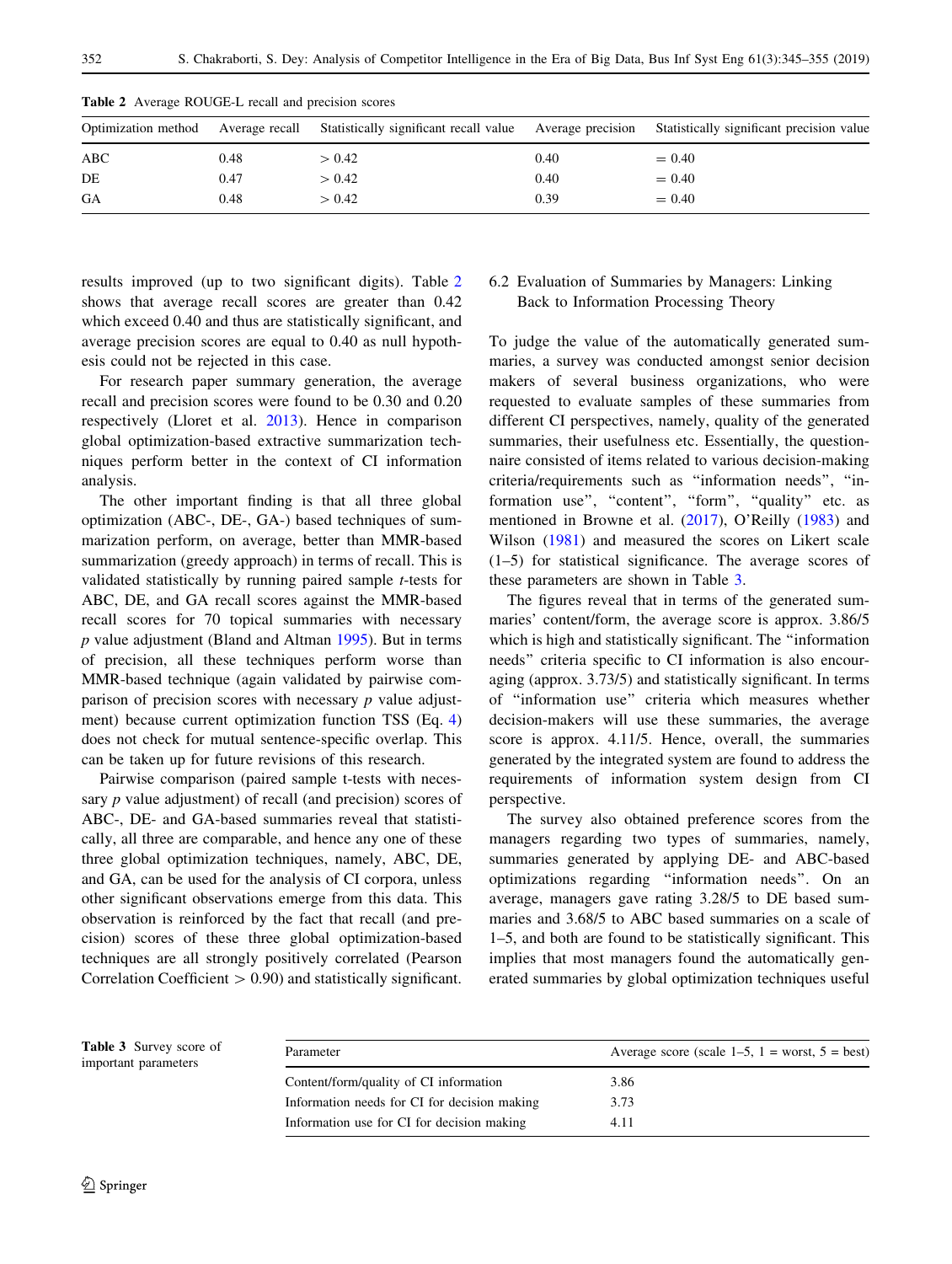<span id="page-8-0"></span>from CI perspective, and ABC-based summaries are judged to convey better information on CI.

As to the second set of results, which is about overall scoring the ABC and DE based summaries, it is found that on an average, the managers gave rating of 5.65/10 to DE summary and rating  $6.21/10$  to ABC summary. This implies that managers have rated the ABC summaries higher than the DE summaries, and these results are also statistically significant.

The above response figures from managers regarding the important parameters empirically show that the extractive summaries generated by the system are useful from CI perspective and thus a step forward towards ''theoretical development and systematic investigations of these foundations'' (Browne et al. 2017).

## 7 Conclusion and Research Implications

This study presents design and evaluation of an integrated system for CI analysis for business decision makers using text clustering followed by ATS. More specifically, it has explored three important global optimization techniques, namely ABC, DE and GA, to generate extractive summaries from topical clusters (created by ML-KM clustering phase from CI corpus) and subsequently evaluate the quality of these summaries using recall/precision. Overall, the global optimization techniques (ABC, DE, GA) are found to generate better quality extractive summaries (with regard to the greedy-based MMR approach), although all three performed comparably against each other. This confirms the choice of any one of the global optimizationbased techniques for generating extractive summaries by this CI analysis system. Secondly, the findings of standard metric-based (recall/precision) summary quality are triangulated by means of a summary evaluation conducted by practicing managers. This step shows how extractive summaries address the requirements of ''information need'' (Browne et al. 2017), ''information use'' (Browne et al. 2017) ''content/form/quality'' (O'Reilly [1983\)](#page-9-0) for decision makers and make the task of CI analysis easier in the era of big data. This is also a validation for the effectiveness of extractive summaries generated by global optimization techniques, as a form of capturing CI information. This kind of analysis, which can be extended to include an appropriate dashboard for topical cluster and summary visualization with link back to source (LBS), will improve the CI analysis platform and associated business processes in strategic decision making. Some areas for future research are: use of other CI corpora for validation of the integrated system, use of techniques, such as, named entity recognition, part-of-speech tagging, topic identification using LDA etc. to improve the quality of the topical

clusters and system generated summaries, use of abstractive summaries as CI representation, evaluation of performance/memory of the integrated system by varying optimization parameters, and study usability requirements at a deeper level to gain trust of decision makers on the information content so that the system eventually becomes part of real decision-making process.

## References

- Ackermann M, Soares C, Guidemann B (2006) Practical data mining: applications, experiences and challenges. In: SAS & PKDD workshop, Berlin
- Alguliev RM, Aliguliyev RM, Mehdiyev CA (2011a) Sentence selection for generic document summarization using an adaptive differential evolution algorithm. Swarm Evol Comput 1(4):213–222
- Alguliev RM, Aliguliyev RM, Hajirahimova MS, Mehdiyev CA (2011b) MCMR: maximum coverage and minimum redundant text summarization model. Expert Syst Appl 38(12):14514–14522
- Alguliev RM, Aliguliyev RM, Isazade NR (2012) DESAMC + DocSum: differential evolution with self-adaptive mutation and crossover parameters for multi-document summarization. Knowl Based Syst 36:21–38
- Alguliev RM, Aliguliyev RM, Isazade NR (2013) CDDS: constraintdriven document summarization models. Expert Syst Appl 40(2):458–465
- Alguliev RM, Aliguliyev RM, Isazade NR (2014) Multiple documents summarization based on evolutionary optimization algorithm. Expert Syst Appl 40(5):1675–1689
- Allan J, Carbonell J, Doddington G, Yamron J, Yang Y (2000) Topic detection and tracking pilot study final report. DARPA, Arlington
- Arnott D, Pervan G (2008) Eight key issues for the decision support systems discipline. Decis Support Syst 44(3):657–672
- Baralis E, Cagliero L, Jabeen S, Fiori A, Shah S (2013) Multidocument summarization based on Yago ontology. Expert Syst Appl 40(17):6976–6984
- Barzilay R, Elhadad M (1997) Using lexical chains for text summarization. In: Proceedings ISTS, pp 10–17
- Bellegarda J, Butzberger JW, Chow Y, Coccaro NB, Naik D (1996) A novel word clustering algorithm based on latent semantic analysis. In: ICASSP, vol 1. IEEE, pp 172–175
- Bissantz N, Hagedorn J (2009) Data mining. Bus Inf Syst Eng 1(1):118–122
- Bitzer P, Söllner M, Leimeister JM (2015) Design principles for highperformance blended learning services delivery. Bus Inf Syst Eng 58(2):135–149
- Bland JM, Altman DG (1995) Multiple significance tests: the Bonferroni method. BMJ 310:170
- Blei DM (2003) Latent Dirichlet allocation. J Mach Learn Res 3:993–1022
- Browne GJ, Cheung C, Heinzl A, Riedl R (2017) Human information behavior. Bus Inf Syst Eng 59(1):1–2
- Carbonell J, Goldstein J (1998) The use of MMR, diversity-based reranking for reordering documents and producing summaries. In: Proceedings of SIGIR, pp 335–336
- Carullo MB, Binaghi E, Gallo I (2009) An online document clustering technique for short web contents. Pattern Recognit Lett 30(10):870–876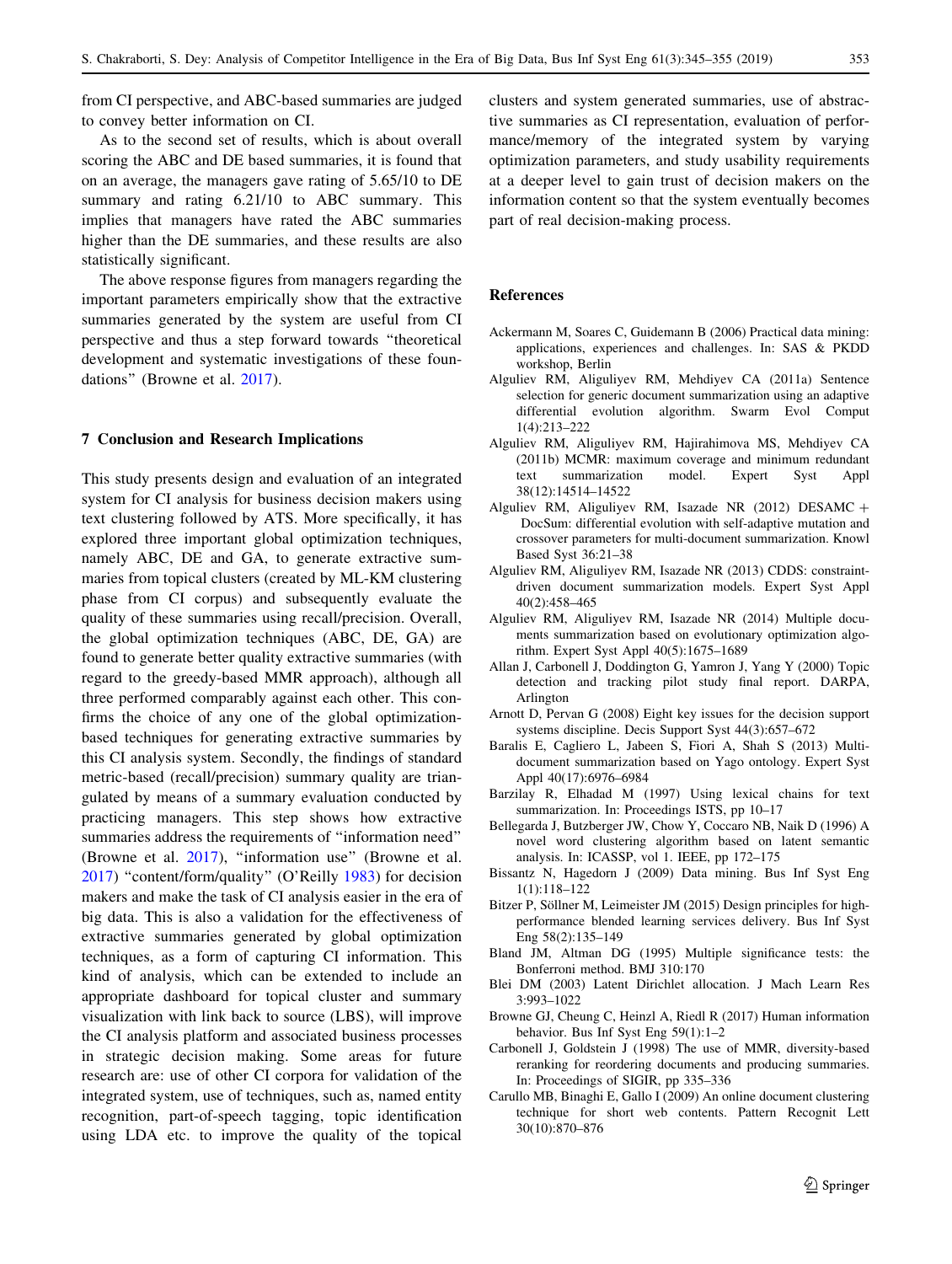- <span id="page-9-0"></span>Chakraborti S (2015) Multi-document text summarization for competitor intelligence: a methodology based on topic identification and artificial bee colony optimization. SAC, ACM Digital Library, Salamanca, pp 1110–1111
- Chakraborti S, Dey S (2014) Multi-document text summarization for competitor intelligence: a methodology. In: ISCBI-2014. IEEE Computer Society, New Delhi, pp 97–100
- Chakraborti S, Dey S (2015) Product news summarization for competitor intelligence using topic identification and artificial bee colony optimization. ACM RACS, ACM Digital Library, Prague, pp 1–6
- Chakraborti S, Dey S (2016) Multi-level k-means text clustering technique for topic identification for competitor intelligence. In: Proceedings of RCIS. IEEE, Grenoble, pp 1–10
- Codina-Filba` J, Bouayad-Agha N, Burga A, Casamayor G, Wanner L (2017) Using genre-specific features for patent summaries. Inf Process Manag 53(1):151–174
- Cohen W, Levinthal D (1990) Absorptive capacity: a new perspective on learning and innovation. Adm Sci Q 35(1):128–152
- Deb K (2000) An efficient constraint handling method for genetic algorithms. Comput Method Appl Mech Eng 186(2–4):311–338
- Deerwester S (1990) Indexing by latent semantic analysis. JOASIS 41(6):391–407
- DeJong GF (1978) Fast skimming of news stories: the FRUMP system. PhD thesis, Yale University
- Donohue DP, Murphy PM (2016) Supporting competitive intelligence at DuPont by controlling information overload and cutting through the noise. J Inf Knowl Manag 15(1):1650004. [https://](https://doi.org/10.1142/S0219649216500040) [doi.org/10.1142/S0219649216500040](https://doi.org/10.1142/S0219649216500040)
- Dumais S, Chen H (2000) Hierarchical classification of web content. In: SIGIR Conference on research and development in information retrieval. ACM, pp 256–263
- Erkan G, Radev DR (2004) LexRank: graph-based lexical centrality as salience in text summarization. J Artif Intell Res 22:457–479
- Fischer C, Winter R, Wortmann F (2010) Design theory. Bus Inf Syst Eng 2(6):387–390
- Flath C, Nicolay D, Conte T, Dinther C, Filipova-Neumann L (2012) Cluster analysis of smart metering data. Bus Inf Syst Eng 4(1):31–39
- Gilad B (2015) Companies collect competitive intelligence but don't use it. Harv Bus Rev
- Gilad B, Fuld L (2016) Only half of companies actually use the competitive intelligence they collect. Harv Bus Rev
- Groom JR, David FR (2001) Competitive intelligence activity among small firms. SAM Adv Manag J 66(1):12–20
- Halko J, Martinsson P, Tropp J (2010) Finding structure with randomness: probabilistic algorithm for constructing approximate matrix decomposition. SIAM Rev 53(2):217–288
- Heinrich P, Schwabe G (2017) Facilitating informed decision-making in financial service encounters. Bus Inf Syst Eng 60(4):317–329
- Hevner AR (2007) A three cycle view of design science research. Scand J Inf Syst 19(2):87–92
- Hevner AR, March ST, Park J, Ram S (2004) Design science in information systems research. MIS Q 28(1):75–105
- Holland JH (1975) Adaptation in natural and artificial systems. University of Michigan Press, Ann Arbor
- Hornik K, Kober M, Feinerer I, Buchta C (2012) Spherical k-means clustering. J Stat Softw 50(10):1–22
- Hu Y, Chen Y, Chou H (2017) Opinion mining from online hotel reviews – a text summarization approach. Inf Process Manag 53(2):436–449
- Jain AM, Murty MN, Flynn PJ (1999) Data clustering: a review. ACM Comput Surv 31(3):264–323
- Jishma Mohan M, Sunitha C, Ganesh A, Jaya A (2016) A study on ontology based abstractive summarization. Proc Comput Sci 87:32–37
- Karaboga D, Akay B (2011) A modified artificial bee colony (ABC) algorithm for constrained optimization problems. Appl Soft Comput 11(3):3021–3031
- Karaboga D, Basturk B (2007) Artificial bee colony (ABC) optimization algorithm for solving constrained optimization problems. In: Foundations of fuzzy logic and soft computing, IFSA, pp 789–798
- Kotonya G, Sommerville I (1998) Requirements engineering processes and techniques. Wiley, Hoboken
- Kowalczyk M (2014) Big data and information processing in organizational decision processes. Bus Inf Syst Eng 6(5):267–278
- Lin C (2004) ROUGE: a package for automatic evaluation of summaries. In: Proceedings of the workshop in text summarization. ACL, pp 74–81
- Lloret E, Roma´-Ferri MT, Palomar M (2013) COMPENDIUM: a text summarization system for generating abstracts of research papers. Data Knowl Eng 88:164–175
- Lockshin LS, Spawton AL, Macintosh G (1997) Using product, brand and purchasing involvement for retail segmentation. J Retail Consum Serv 4(3):171–183
- Luhn HP (1958) The automatic creation of literature abstracts. IBM J Res Dev 2(2):159–165
- MacQueen JB (1967) Some methods for classification and analysis of multivariate observations. In: Proceedings of 5th Berkeley symposium on mathematical statistics and probability. University of California Press, pp 287–297
- Mani I, Maybury M (1999) Advances in automatic text summarization. MIT Press, Cambridge
- Marcu D (1998) Improving summarization through rhetorical parsing tuning. In: Proceedings of the sixth workshop on very large corpora, pp 206–215
- Mendoza M, Bonilla S, Noguera C, Cobos C, León E (2014) Extractive single-document summarization based on genetic operators and guided local search. Expert Syst Appl 41(9):4158–4169
- Miller GA (1956) The magical number seven, plus or minus two: some limits on our capacity for processing information. Psychol Rev 63(2):81–97
- Moens M (2007) Summarizing court decisions. Inf Process Manag 43(6):1748–1764
- Oberle D, Bhatti N, Brockmans S, Niemann M, Janiesch C (2009) Countering service information challenges in the internet of services. Bus Inf Syst Eng 1(5):370–390
- Okike C, Fernandes KJ (2012) Impact of information use architecture on load and usability. Inf Process Manag 48(5):995–1016
- O'Reilly CA (1983) The use of information in organizational decision making: a model and some propositions. Res Organ Behav 5:103–140
- Orenga-Roglá S, Chalmeta R (2017) Methodology for the implementation of knowledge management systems. Bus Inf Syst Eng  $2:1-19$
- Rackoff N, Wiseman C, Ulrich WA (1985) Information systems for competitive advantage: implementation of a planning process. MIS Q 9(4):285–294
- Radev DR (2004) MEAD a platform for multidocument multilingual text summarization. In: Proceedings of LREC, Lisbon
- Radev DR, Jing H, Budzikowska M (2000) Centroid-based summarization of multiple documents: sentence extraction, utility-based evaluation, and user studies. In: NAACL-ANLP 2000 workshop on automatic summarization, pp 21–30
- Radev DR, Hovy E, McKeown K (2002) Introduction to the special issue on summarization. Comput Linguist 28(4):399–408
- Ravi K, Ravi V (2015) A survey on opinion mining and sentiment analysis: tasks, approaches and applications. Knowl Based Syst 89:14–46